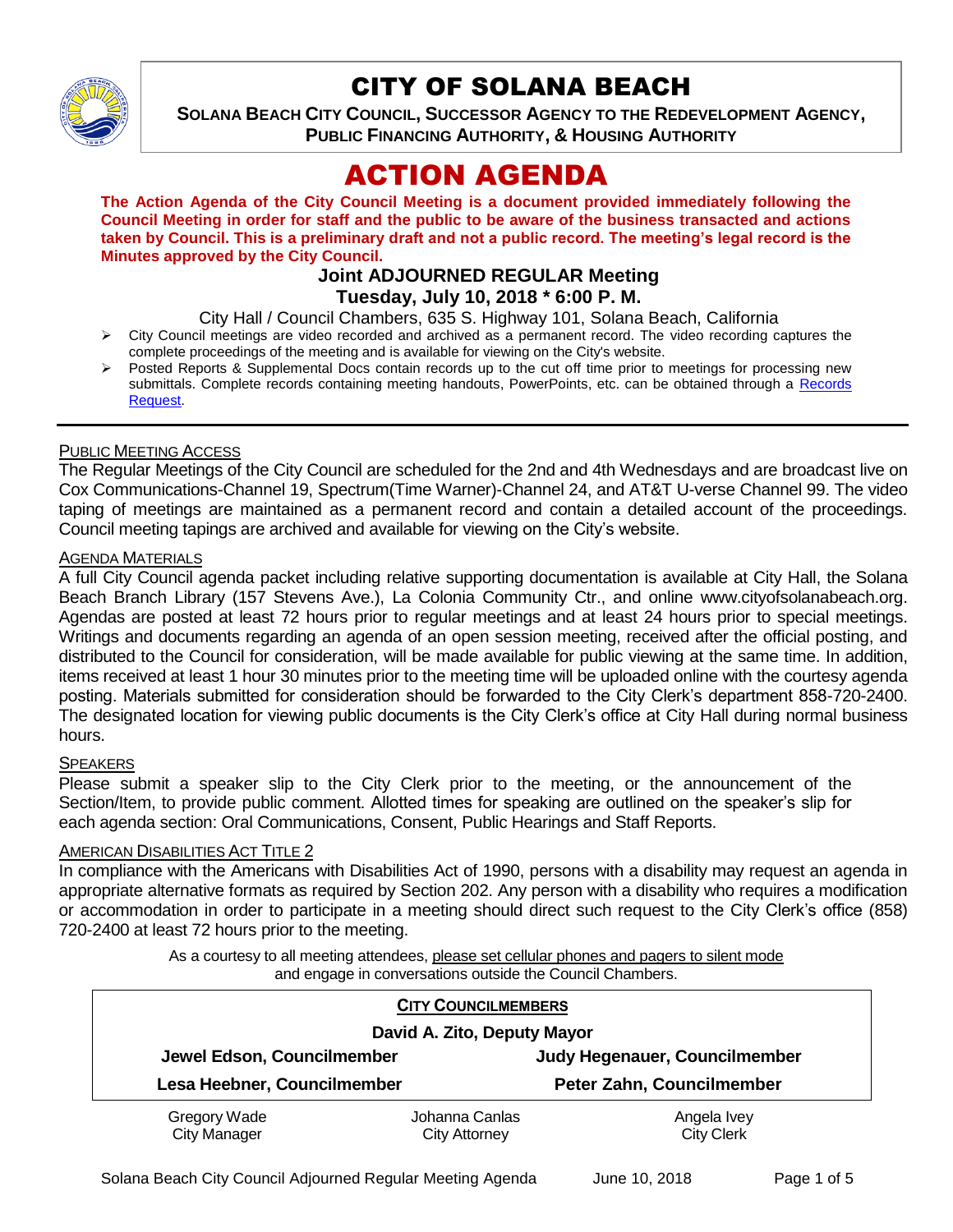#### SPEAKERS:

Please submit your speaker slip to the City Clerk prior to the meeting or the announcement of the Item. Allotted times for speaking are outlined on the speaker's slip for Oral Communications, Consent, Public Hearings and Staff Reports.

#### READING OF ORDINANCES AND RESOLUTIONS:

Pursuant to Solana Beach Municipal Code Section 2.04.460, at the time of introduction or adoption of an ordinance or adoption of a resolution, the same shall not be read in full unless after the reading of the title, further reading is requested by a member of the Council. If any Councilmember so requests, the ordinance or resolution shall be read in full. In the absence of such a request, this section shall constitute a waiver by the council of such reading.

## **CALL TO ORDER AND ROLL CALL:**

## **FLAG SALUTE:**

## **APPROVAL OF AGENDA:**

#### **COUNCIL ACTION: Approved 5/0**

#### **ORAL COMMUNICATIONS:**

This portion of the agenda provides an opportunity for members of the public to address the City Council on items relating to City business and not appearing on today's agenda by submitting a speaker slip (located on the back table) to the City Clerk. Comments relating to items on this evening's agenda are taken at the time the items are heard. Pursuant to the Brown Act, no action shall be taken by the City Council on public comment items. Council may refer items to the City Manager for placement on a future agenda. The maximum time allotted for each presentation is THREE MINUTES (SBMC 2.04.190). Please be aware of the timer light on the Council Dais.

### **COUNCIL COMMUNITY ANNOUNCEMENTS / COMMENTARY:**

*An opportunity for City Council to make brief announcements or report on their activities. These items are not agendized for official City business with no action or substantive discussion.* 

## **C. STAFF REPORTS**: (C.1.)

*Submit speaker slips to the City Clerk.*

### **C.1. Solana Beach School District for Crossing Guard Services.** (File 0860-35)

Recommendation: That the City Council

#### 1. Adopt **Resolution 2018-089**

- a. Authorizing the City Manager to sign a Memorandum of Understanding with the Solana Beach School District for crossing guard services.
- b. Authorizing the City Manager to execute an agreement with ACMS to provide crossing guard services for one year with the option to extend the agreement for up to four additional one year terms.
- c. Appropriating \$59,242 to the Professional Services expenditure account in the Traffic Safety budget unit and \$38,507 to the Reimbursed Cost revenue account, both in the General Fund.
- d. Authorizing the City Treasurer to amend the FY 2018/19 Adopted Budget accordingly.

#### [Item C.1. Report \(click here\)](https://solanabeach.govoffice3.com/vertical/Sites/%7B840804C2-F869-4904-9AE3-720581350CE7%7D/uploads/Item_C.1._Report_(click_here)_-_07-10-18.PDF)

*Posted Reports & Supplemental Docs contain records up to the cut off time, prior to the start of the meeting, for processing new submittals. The final official record containing handouts, PowerPoints, etc. can be obtained through a Records Request to the City Clerk's Office.* **COUNCIL ACTION: Approved 5/0**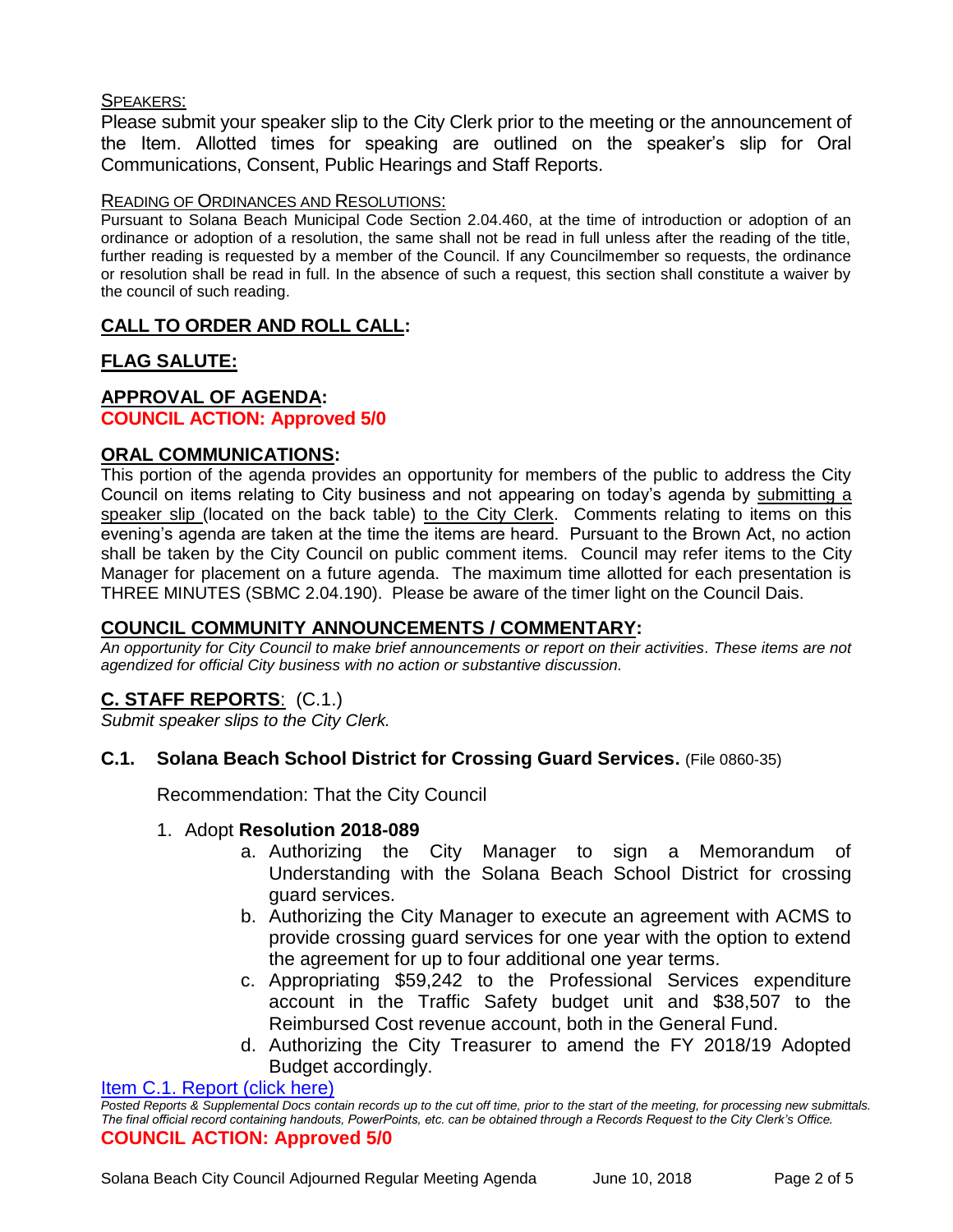## **B. PUBLIC HEARINGS:** (B.1. – B.2.)

This portion of the agenda provides citizens an opportunity to express their views on a specific issue as required by law after proper noticing by submitting a speaker slip (located on the back table) to the City Clerk. After considering all of the evidence, including written materials and oral testimony, the City Council must make a decision supported by findings and the findings must be supported by substantial evidence in the record. An applicant or designees for a private development/business project, for which the public hearing is being held, is allotted a total of fifteen minutes to speak, as per SBMC 2.04.210. A portion of the fifteen minutes may be saved to respond to those who speak in opposition. All other speakers have three minutes each. Please be aware of the timer light on the Council Dais.

**B.1. Public Hearing: District-Based Elections: Receive Input From the Community and Council Consideration to Adopt (2nd Reading) Ordinance 488 Establishing District Boundary Maps and Sequence of Elections Pursuant to Elections Code § 10010.** (File 0430-60)

Recommendation: That the City Council

- 1. Open the public hearing and invite members of the public to provide feedback; and
- 2. Close the public hearing; and
- 3. Adopt **Ordinance 488**, an Ordinance of the City of Solana Beach, California, Establishing a By-District Election Process in Four Council Districts With an Elective Office of Mayor Pursuant to California Elections Code § 10010 & California Government Code §§ 34871(C) & 34886, incorporating the adopted map and sequence of elections.

[Item B.1. Report \(click here\)](https://solanabeach.govoffice3.com/vertical/Sites/%7B840804C2-F869-4904-9AE3-720581350CE7%7D/uploads/Item_B.1._Report_(click_here)_-07-10-18.PDF)

*Posted Reports & Supplemental Docs contain records up to the cut off time, prior to the start of the meeting, for processing new submittals. The final official record containing handouts, PowerPoints, etc. can be obtained through a Records Request to the City Clerk's Office.* **COUNCIL ACTION: Approved 5/0 to close the public hearing. COUNCIL ACTION: Approved 5/0**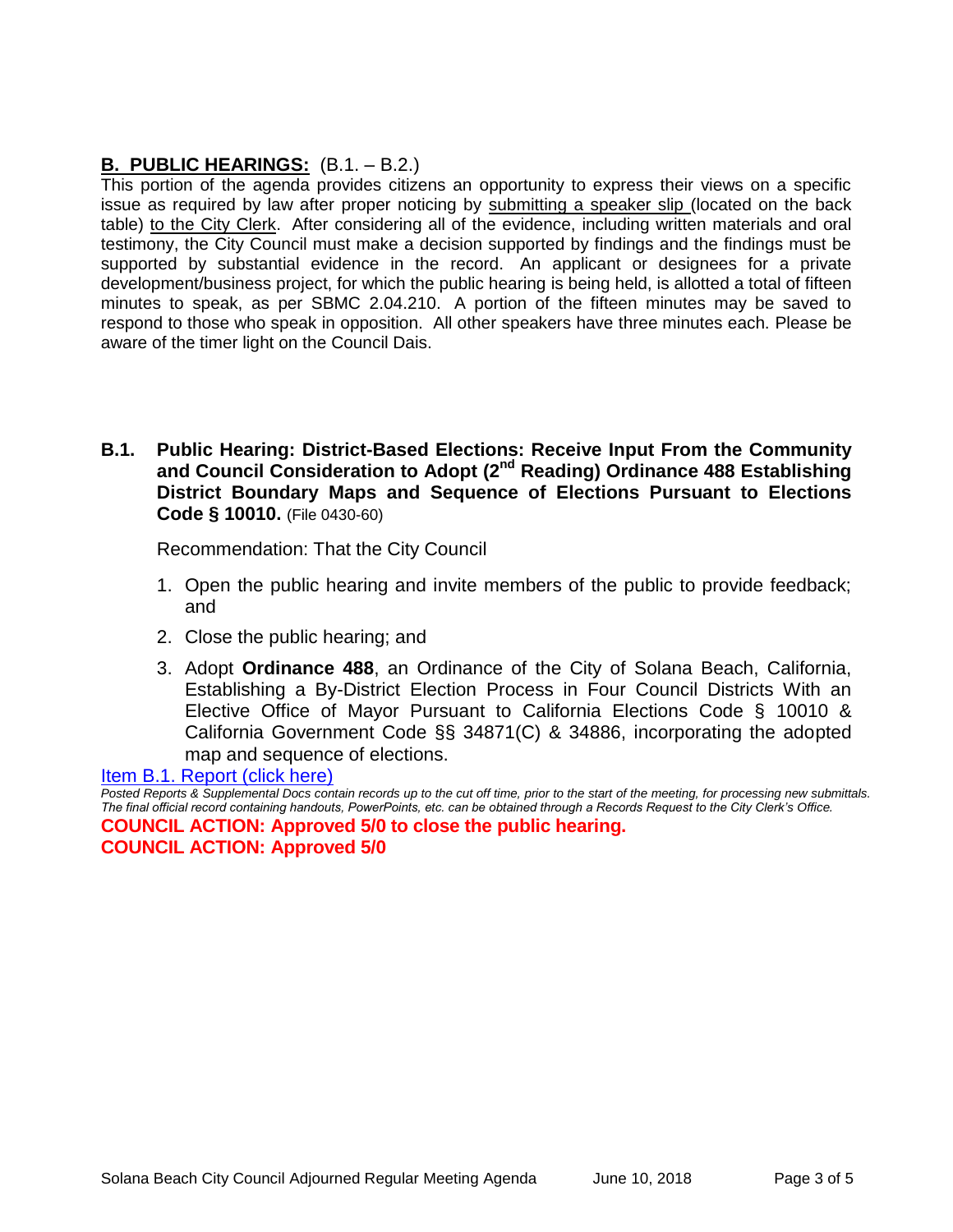**B.2. Public Hearing:** Final Environmental Impact Report (EIR( and an Application for a Development Review Permit (DRP), Structural Development Permit (SDP), Minor Subdivision (SUB), Comprehensive Sign Plan (CSP) for Solana 101, a Mixed Use Development at the Northwest Corner of S. Highway 101 and Dahlia Drive (Case # 17-14-08 Applicant: Zephyr Partners**.** (File 0600-40)

The proposed Project meets the minimum objective requirements under the SBMC and the HWY 101 Specific Plan, is consistent with the General Plan and the LCP LUP, and may be found, as conditioned, to meet the discretionary findings required as discussed in this report to approve a DRP, SDP and SUB. Therefore, Staff recommends that the City Council:

- 1. Conduct the Public Hearing: Open the public hearing, Report Council disclosures, Receive public testimony, Close the public hearing.
- 2. Certify the FEIR and adopt **Resolution 2018-097**.
- 3. If the City Council certifies the FEIR and makes the requisite Findings of Fact and approves the project, adopt **Resolution 2018-099** conditionally approving a DRP and subsequent administrative approval of a SDP, for the Solana 101 project, a mixed use development, at the northwest corner of Highway 101 and Dahlia Drive, Solana Beach.
- 4. Provide direction to Staff either to return to the City Council for consideration of the CSP at a later date or authorize the City Manager and/or Community Development Director to review and approve the CSP.
- 5. If the City Council certifies the FEIR and approves the DRP and SDP and makes the requisite findings of fact and approves the SUB, adopt **Resolution 2018-098** conditionally approving the SUB and Tentative Map.

[Item B.2. Report \(click here\)](https://solanabeach.govoffice3.com/vertical/Sites/%7B840804C2-F869-4904-9AE3-720581350CE7%7D/uploads/Item_B.2._Report_(click_here)_07-10-18.PDF) [Staff Report Attachment 8](https://www.ci.solana-beach.ca.us/index.asp?SEC=7943F4CE-CD64-4918-A548-692BE1DA6C55&DE=6F5E137D-CD53-42ED-A47E-3FC4CAD52C81&Type=B_BASIC) - link (redactions are made online only to personal contact info) [B.2. Staff Report Update 1](https://solanabeach.govoffice3.com/vertical/Sites/%7B840804C2-F869-4904-9AE3-720581350CE7%7D/uploads/B.2._Staff_Report_Update_1_(7-10_830am).pdf)

#### [B.2. Supplemental Docs 7-10](https://solanabeach.govoffice3.com/vertical/Sites/%7B840804C2-F869-4904-9AE3-720581350CE7%7D/uploads/B.2._Supplemental_Docs_7-10_(250pm).pdf) (250pm)

*Posted Reports & Supplemental Docs contain records up to the cut off time, prior to the start of the meeting, for processing new submittals. The final official record containing handouts, PowerPoints, etc. can be obtained through a Records Request to the City Clerk's Office.* **COUNCIL ACTION: Approved 5/0 to close the public hearing.**

**COUNCIL ACTION: Approved 5/0 with modifications.** 

## **ADJOURN:**

## *Next Regularly Scheduled Meeting is January 11, 2018*

*Always refer the City's website Event Calendar for updated schedule or contact City Hall. www.cityofsolanabeach.org 858-720-2425*